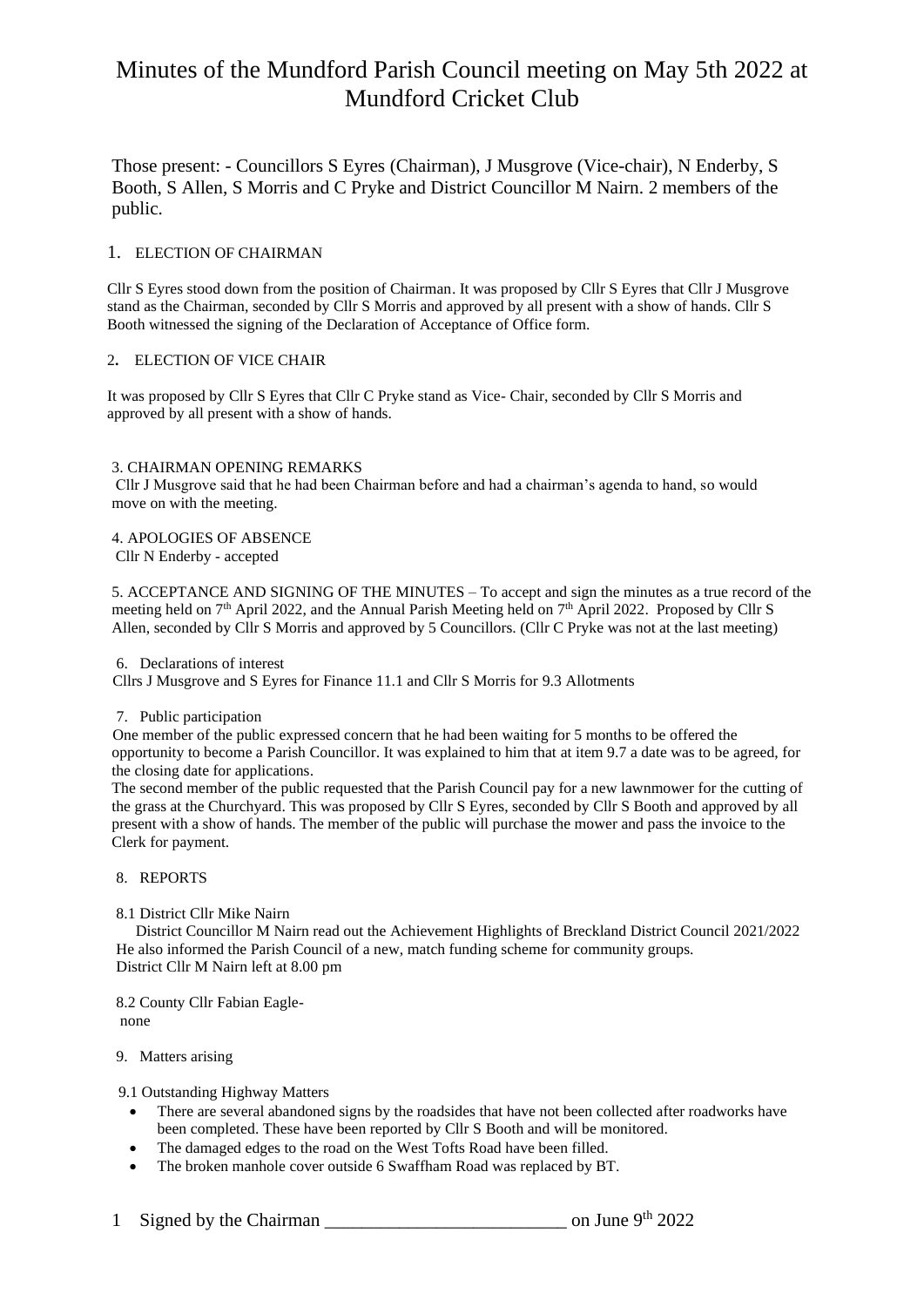- Trading Standards say that the chickens at Cranwich are let out for a very short spell while their enclosure is cleaned. The regulations have now changed and birds need only to be shut in at night.
- Speed awareness- Clerk has contacted the police engagement officer and is awaiting a response.
- The Sams 2 has been put up on the Swaffham Road by Green Lane.
- There is a gulley that needs reporting opposite the shop in St Leonards Street- Clerk to report to Highways.
- Clerk to contact Highways concerning the two ducts fenced off on the land between the A1065 and The Brecklands.

# 9.2 Footpaths and Verges

- The hedge at 4 Wissey View has been cut back by the resident. Clerk to contact Victory homes to ask for completion.
- The trees on the land between the A1065 and The Brecklands has been added to Breckland District Council's maintenance schedule.
- The Clerk has sent a letter to the residents of Malsters Close about the willow tree and overgrowing hedge.
- A second letter has not yet been sent to the resident of St Leonards Street about their overgrowing hedge, this will be done next week
- Environmental services have spoken to the resident at Fir Close concerning the rats in his garden and are intending to deliver leaflets to neighbours asking them not to feed the birds in their gardens as this is worsening the situation. They also asked if that information could be added to the Mundford messenger. The Clerk will forward the information when it arrives.
- Clerk to check when the grass on the public footpath from West Hall Drive to Cranwich will be cut. Also, to check on other areas around the village that need to be cut.

### 9.3 Allotments

- The tenancy agreements were sent out and some were returned with payment, Clerk to email those who have not yet responded.
- The Parish Council discussed storage options for allotment holders and it was decided to add it to the next agenda. All Councillors will meet next week at the allotments and Allotment hut to familiarise them with the set up and to carry out an inspection of the plots.
- It was decided that only Councillors would use the Parish Council's mower to cut the grass at the allotments and the Allotment Hut.
- Cllr Pryke has agreed to put together a risk assessment form for the lawnmower and will send it to the Clerk.

# 9.4 Allotment Hut

- The water has been switched back on and allotment holders notified.
- 3 more allotment holders have paid for and been given keys to the hut.
- The Clerk has had more keys cut.
- Cllr J Musgrove will order the materials for fixing the roof.
- Cllr Morris has painted the last piece of fencing and will buy some paint for the Allotment Hut windows. Proposed by Cllr S Morris, seconded by Cllr J Musgrove and approved by all present with a show of hands.

# 9.5 Handyman/Gardener

- Bruce agreed with the contract and has signed it
- The Cllrs discussed what would happen about the watering if Bruce could not do it, possibility of storing water tank and trailer at the office. Security concerns were raised and this is to be added to the next agenda. Cllr J Musgrove to research materials and prices for bollards or gates.
- Begonias need to be ordered for the flower beds. Cllr J Musgrove to order them.
- It was decided to add the discussion of watering to the next agenda.

# 9.6 Litter Bin and Dog Bin

- It was decided to keep the bin in the same position. It was necessary to buy keys to the bin for Serco and the Parish Council.
- Unfortunately, the lock is now broken, Cllr Musgrove has contacted Broxap and is awaiting a response.
- 2 Signed by the Chairman  $\frac{1}{2}$  on June 9<sup>th</sup> 2022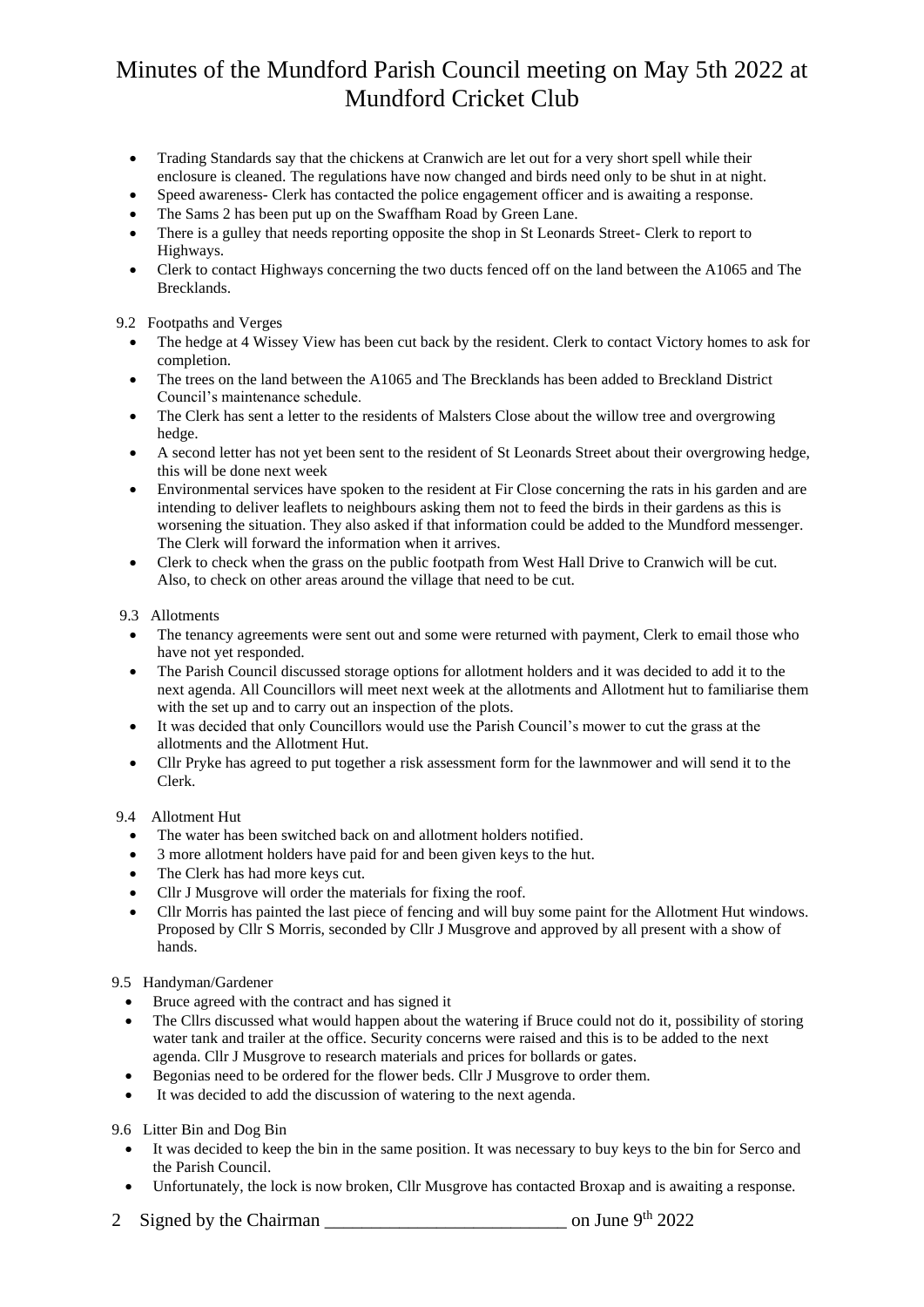- Clerk has applied for the dog bin for Nazer Close.
- Some large items of rubbish, such as paint cans and work-boots have been put in bins in the village.

### 9.7 Councillor Vacancies

- Cllr J Musgrove proposed that  $31<sup>st</sup>$  May be the closing date for applications for Parish Councillor, with the item added to the agenda for voting on June 9<sup>th</sup>. Seconded by Cllr C Pryke and approved by all present with a show of hands. Clerk to put notices on the website and noticeboard.
- No interest since the last meeting, and the lady who had been approached is not currently able to join the Parish Council.

### 9.8 Platinum Jubilee

- The Clerk was contacted by the Church, asking to use some of the bunting bought by the Parish Council for their events over the Jubilee Celebration period. Cllr J Musgrove explained how much bunting and how many flags to be allocated to each group for the events, he will take them to the next Jubilee meeting to hand over.
- The bench was delivered to Councillor J Musgrove's home last week.
- The clerk showed the Cllrs the tree guard prices and images and it was decided to wait until the tree was purchased before ordering a guard.
- Cllr J Musgrove will check the prices for the Liquid Amber tree from Didlington and Fakenham Garden Center.
- Prizes for the Scarecrow Competition were discussed and it was decided to buy a family ticket to Banham Zoo and for second prize to be a £25 Thetford Garden Centre voucher. Proposed by Cllr S Allen, seconded by Cllr C Pryke and approved by all present with a show of hands.

### 9.9 War Memorial

- H Brett and Son at Watton have passed the questions on to their mason and he will contact the Clerk.
- The Clerk took photos of the Bench at Feltwell and sent it to all Councillors.
- Retrospective vote was taken for the purchase of 2 new Norfolk flags as the current one is damaged. Proposed by Cllr J Musgrove, seconded by Cllr S Booth

# 9.10 STANTA tour

- August  $10<sup>th</sup>$  is better for STANTA. Clerk to confirm the date with STANTA. Proposed by Cllr S Eyres, seconded by Cllr S Allen and approved by all present with a show of hands.
- Coach prices. Quote A £175 Quote B £300 and are awaiting Quote C.

10. Correspondence

- Retrospective vote taken for the Clerk to have continued training from Rosemary, proposed by Cllr J Musgrove, seconded by Cllr S Eyres and approved by all present with a show of hands.
- Mike Nairn suggested contacting Fabian about the Ukraine donation, The Clerk has done this but no response as yet.
- SE requested to buy various materials and asked the Clerk to circulate the item from the Financial Regulations that state the need for this to be minuted.
- The Clerk has set a date with Serena (10th May) for the internal audit.
- Rosemary has asked the Clerk to inform the Parish Council that this month's edition of the Mundford Messenger is delayed due to issues with the printers.
- Electricity prices are rising, a letter from OPUS, giving figures was shown to the Cllrs.
- There was a litter picking session this week and 12 volunteers attended, with 10 bags being collected.

# 11. FINANCE

11.1 Payments and Cheques for the April invoices.

- Proposed by Cllr S Morris, seconded by Cllr S Allen and approved by 5 Councillors.
- Cllr C Pryke signed the bank reconciliation.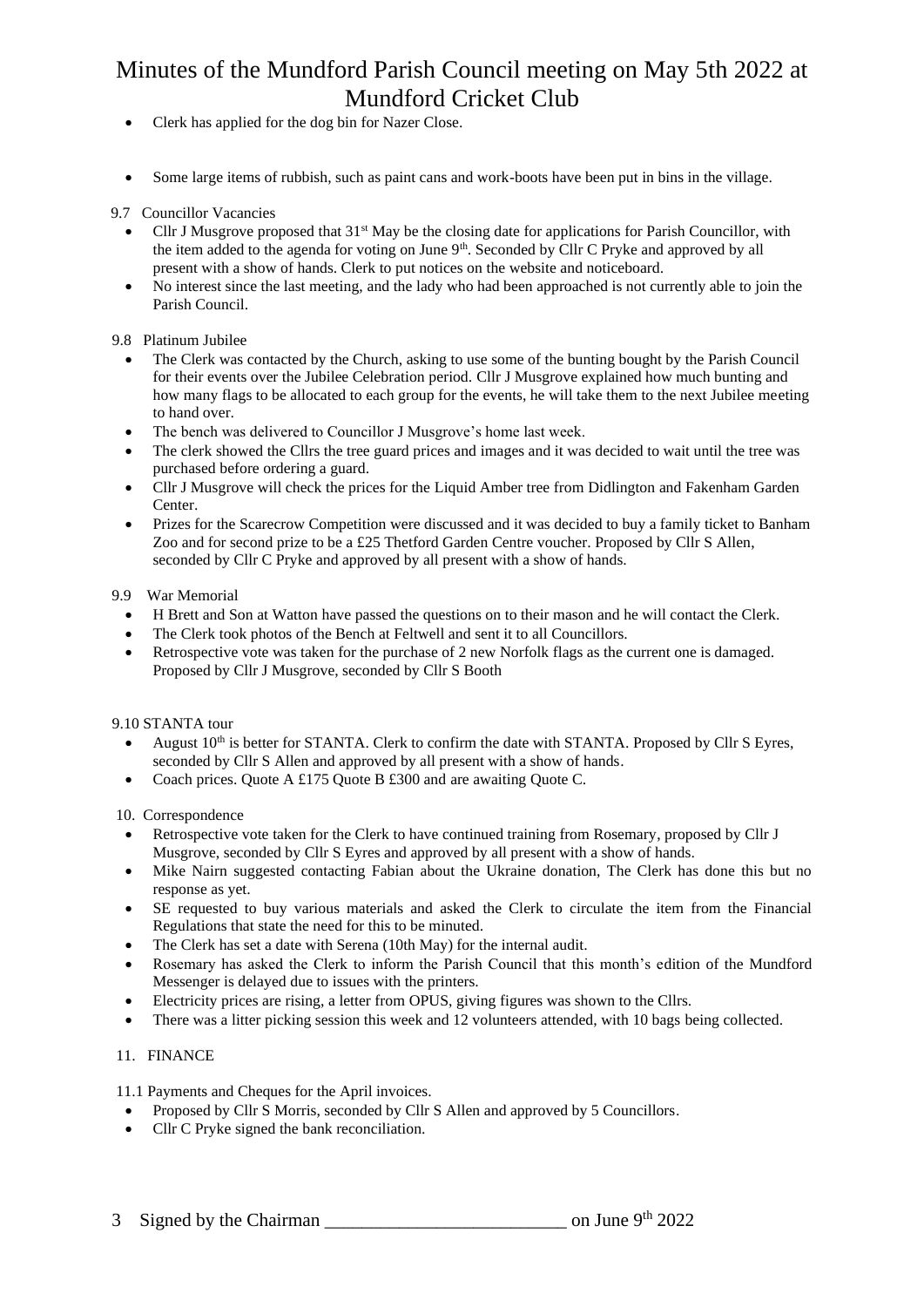# **Receipts**

| Precept                            |                             |                     | £16500   |  |
|------------------------------------|-----------------------------|---------------------|----------|--|
| Allotment Tenancy and key deposits |                             |                     |          |  |
|                                    |                             | Total               | £16710   |  |
| <b>Payments</b>                    |                             |                     |          |  |
| DD                                 | <b>Office Energy</b>        | <b>OPUS</b>         | £48.83   |  |
| DD.                                | <b>Allotment Hut Energy</b> | <b>OPUS</b>         | £11.96   |  |
| <b>DD</b>                          | Sim Only                    | <b>BT</b>           | £9.73    |  |
| DD.                                | Office phone and broadband  | <b>BT</b>           | £54.88   |  |
| PC.                                | Materials                   | S Eyres             | £47.23   |  |
|                                    | <b>BACS</b> Tax and NI      | <b>HMRC</b>         | £318.48  |  |
| PC.                                | Keys cut for bin            | S Eyres             | £4.23    |  |
| PC                                 | Keys cut for A. Hut         | L Morris            | £16.50   |  |
| <b>BACS</b>                        | <b>Community Car Scheme</b> | A Shepherd          | £300.00  |  |
|                                    | <b>BACS</b> Wages           | L Morris            | £660.50  |  |
| <b>BACS</b>                        | Cloud Storage               | Cloudy IT           | £9.60    |  |
| BACS                               | Grass cutting               | TTSR                | £1670.62 |  |
| <b>BACS</b>                        | Street light maintenance    | Westcotec           | £59.23   |  |
| <b>BACS</b>                        | <b>Annual Subscription</b>  | Norfolk ALC £271.35 |          |  |
| <b>BACS</b>                        | Flags                       | J Musgrove          | £59.58   |  |
|                                    |                             | Total               | £3542.72 |  |

**See bank reconciliation on final page**

# 12. PLANNING APPLICATIONS

| Reference no:     | Description:                                                                                                                                                                                | Date:      | Address:                                                       | Outcome/Update |
|-------------------|---------------------------------------------------------------------------------------------------------------------------------------------------------------------------------------------|------------|----------------------------------------------------------------|----------------|
|                   |                                                                                                                                                                                             |            |                                                                |                |
| 3PL/2022/0157/VAR | Variation of condition 2 on<br>3PL/2021/0856/F<br>Glamping Annexe within<br>site Curtilage the position<br>of the annexe to be set<br>further away from<br>boundary and change of<br>design | 10/02/2022 | Glebe Cottage<br><b>West Tofts Road</b><br>Lynford<br>Mundford | Undecided      |
| 3PL/2022/0369/O   | Outline application for 1<br>new dwelling with all<br>matters reserved.                                                                                                                     | 24/03/2022 | 123 The Lammas<br>Mundford                                     | Undecided      |
| 3PL/2022/0450/VAR | Variation of condition 2-<br>re-position of dwelling and<br>internal layout.                                                                                                                | 21/04/2022 | Land adjacent to 2<br>The Lammas                               | Undecided      |
| 3PL/2022/0239/LU  | Single story rear<br>extension- Certificate of<br>Lawfulness<br>(Cert.Law.prop.Use)                                                                                                         | 22/04/2022 | 6 Swaffham Road<br>Mundford                                    | Refused        |
| 3PL/2022/0471/F   | Change of use of first floor<br>flat to additional office<br>space                                                                                                                          | 29/04/2022 | 32 St Leonards<br><b>Street Mundford</b>                       | Undecided      |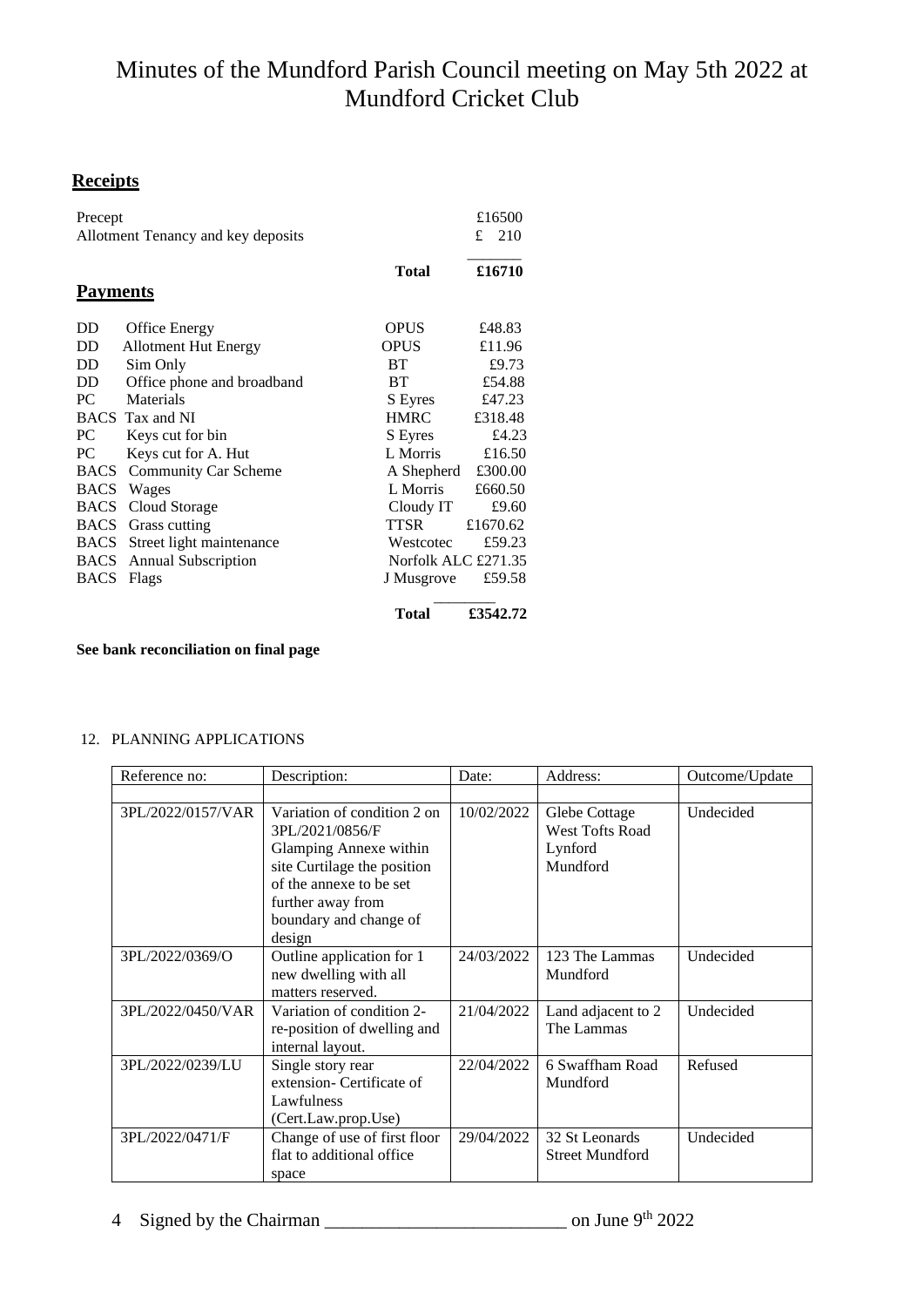### 13. Street Lighting

• The Clerk has discovered that the owner of 9 St Leonards Street does not live in England and she cannot find contact details. Cllr S Eyres has spoken to another resident about the streetlight but will need to contact them again.

### 14. Member's matters

• Add to the next agenda- approval of Governance documents.

15. Next Meeting**-** Date and place of the June meeting.

 $\bullet$  June 9<sup>th</sup>, at the Cricket Club, later than usual because of the Jubilee Bank Holiday. If the meeting is not to be held at the Cricket Club, the venue will be displayed on the website and Noticeboard

The meeting closed at 9.10 pm